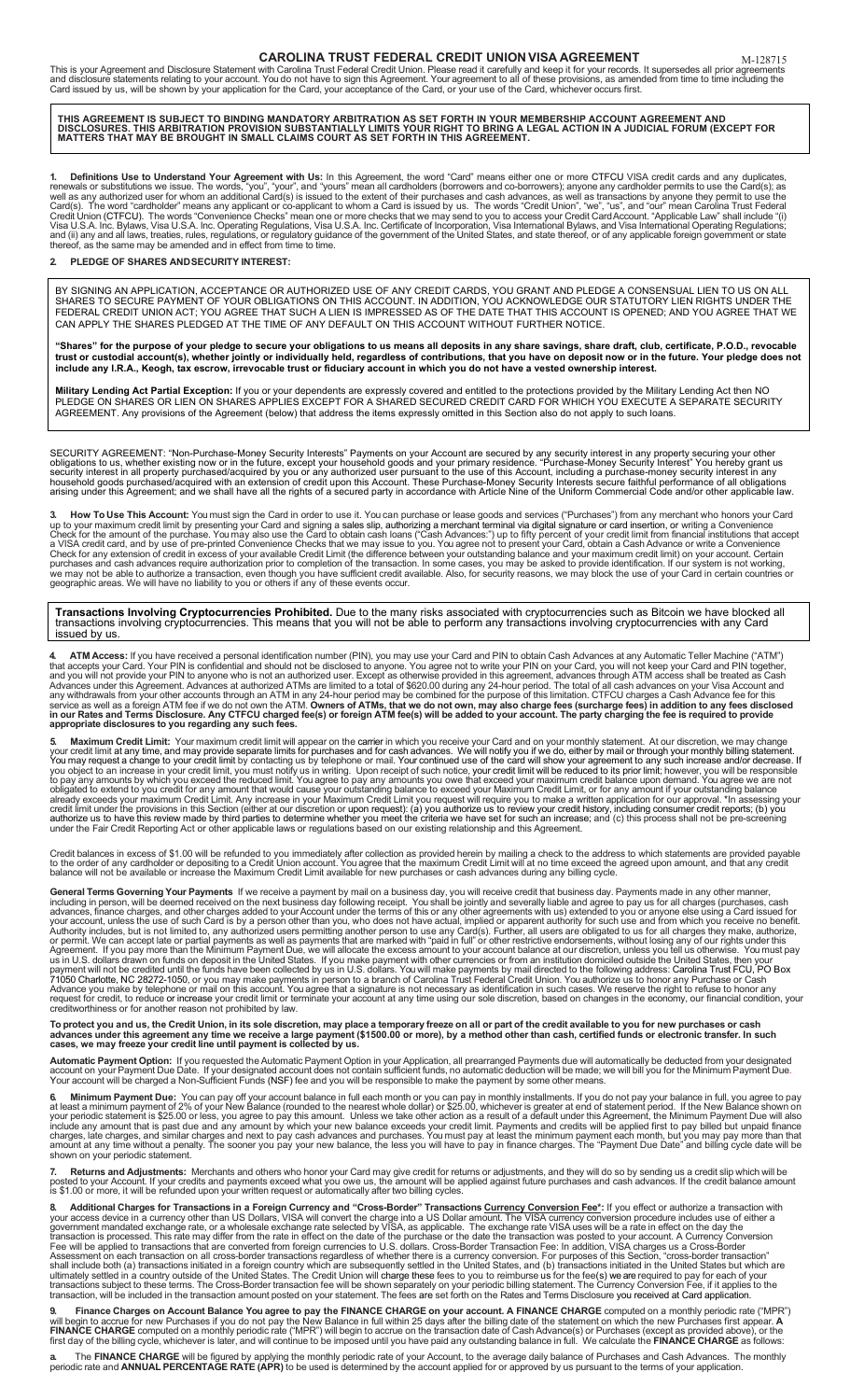**b.** To get the total average daily balance on your Account, we take the beginning balance of your Account each day, add any new Purchases and Cash Advances, unpaid<br>Finance Charges, current late payment fees, any annual fe

**10. Promotional Finance Charges:** From time to time, and at our sole discretion, we may offer a special rate applicable to certain transactions such as particular purchases (as<br>defined by us), balance transfers, cash adva

11. Monthly Statements: We will send you a monthly billing statement whenever there is activity on your account. Your monthly statement will show an itemized list of<br>current charges (Purchases and Cash Advances) and Conven

**12 Additional Benefits/Card Enhancements:** We may from time to time offer additional services to your Account, such as travel accident insurance, purchase rewards or<br>rebates at no additional cost to you. You understand t

**13. Merchant Disputes:** We are not responsible for the refusal of any merchant or financial institution to honor your Card except as set forth in the Special Rules for Credit Card<br>Purchases set forth at the end of this Ag

**14. Late Payment Fee:** We will charge your account a late payment fee for each billing period in which your minimum payment is not received within ten (10) days of your<br>payment due date. This fee will be added to your acc

**15. Returned Payment or Non-Sufficient Funds Fee:** We will charge your account a fee if your payment by any method, including check, electronic transfer, digital<br>banking transaction or otherwise, is not honored, collected

**16. Charge for Copies and Card Replacement:** If you ask for a copy of any document, such as a sales slip, Convenience Check, or billing statement, a per hour charge may be<br>imposed for the time it takes to research and loc

**17. Card Recovery Fee:** A card recovery fee will be charged if you use the card(s) after we mail you notice of termination of thisAgreement.

**18.** Convenience Checks: The Credit Union may, at its sole discretion, provide you with Convenience Checks from time to time, but has no obligation to do so. You can use Convenience Checks to purchase goods and services o treated as checking transactions.

19. Your Responsibility and Liability for Unauthorized Use and Lost or Stolen Cards or Convenience Checks: If your Card or Convenience Checks are lost or stolen or if you<br>are afraid someone used or may use them without you

You are liable for all transactions that you authorize.

No Liability: You will have no liability for unauthorized use of your Card, Convenience Checks or other Access Devices for non-ATM transactions made over the VISA Network.<br>However - your liability with respect to unauthori

**20. Our Liability for Failure to Complete Transactions:** If we do not complete a transaction pursuant to any request, and/or in the correct amount, we may be liable for<br>your losses or damages. However, there are some ex

• If through no fault or ours, you do not have adequate funds available on your Card to complete the transfer;

• If circumstances beyond our control (such as fire, flood, natural disaster, terrorist attack, national emergency, or computer or communication failure) prevent the completion of the transaction, despite reasonable precautions we have taken;

- If access to your Card has been blocked after you reported your Card lost or stolen;
- If there is a hold on your Card for any reason;
- If your funds are subject to legal process or other encumbrance restricting their use;
- If your transfer authorization terminates by operation of law;
- If a computer system or mobile device was not working properly and you knew about the problem when you initiated the transaction;
- If we have reason to believe that the requested transaction is not authorized; or
- As otherwise provided in this Agreement.

21. What the Credit Union may do if You do not meet Your Obligations under this Agreement ("Default"): You will be in default if: (a) you fails not meet your account in any manner or in any way that may expose the Credit U

**22 When You may be Responsible for Legal and Other Costs:** You agree to pay all costs incurred by us in collecting any amounts you owe or in enforcing or protecting our<br>rights under this agreement, including attorneys'

23. Updating and Disclosing Financial Information: We may report your performance under this Agreement to credit reporting agencies and secure follow-up credit<br>reports on you for any legitimate business reason, including i

24. Correcting the Credit Union's Credit Report: If you think we reported erroneous information about you to a credit reporting agency, call us at the telephone number listed on<br>your monthly billing statement. We will prom

**25. When Your Account may be Closed and Effects of Account Closing:** Any individual cardholder without the consent of the other cardholders may close your Account at any time by notifying us in writing. We may close your

**26. Changing This Agreement:** We may change the terms of this Agreement, including the Annual Percentage Rate, at any time. Except where limited by applicable law, the<br>new terms, including, but not limited to, increasing

**27. The Effect of any Delay in Enforcement or Waiver:** We may delay or waive enforcement of any of the provisions of this Agreement, including any agreement to make timely<br>payments, without losing its right to enforce th us to proceed against any person before suing you to collect. You understand that we will not be liable for a merchant's or other parties' refusal to honor your Card whether due to an<br>error by us, the merchant, our authori

**28. Change of Name, Address or Employment:** You will immediately notify us in writing if your name, home address, or employment changes.

**29. Additional Terms of Agreement:** To the extent not prohibited by applicable law, the terms, interpretation and enforcement of any claim or dispute arising under this Agreement, as well as all parties, rights and duties, will be governed by South Carolina law regardless where you may reside or use your account. Further, this Agreement is the contract which governs all transactions on yourAccount even though sales, cash advances, credit or other slips may contain different terms. You may not transfer or assign your account or Card to any other person. We may assign or transfer this Account, your Account balance, or this Agreement to another person, who shall have all our rights hereunder. This Agreement is binding on your heirs and legal representatives. If there are joint obligors or authorized users for this credit plan, each of you will have the right to use the Account to obtain loans pursuant to the terms hereof. Each of you will be liable for all obligations owing on the Account whether borrowed by you or otherwise and whether within or beyond the credit limit. Your liability will be